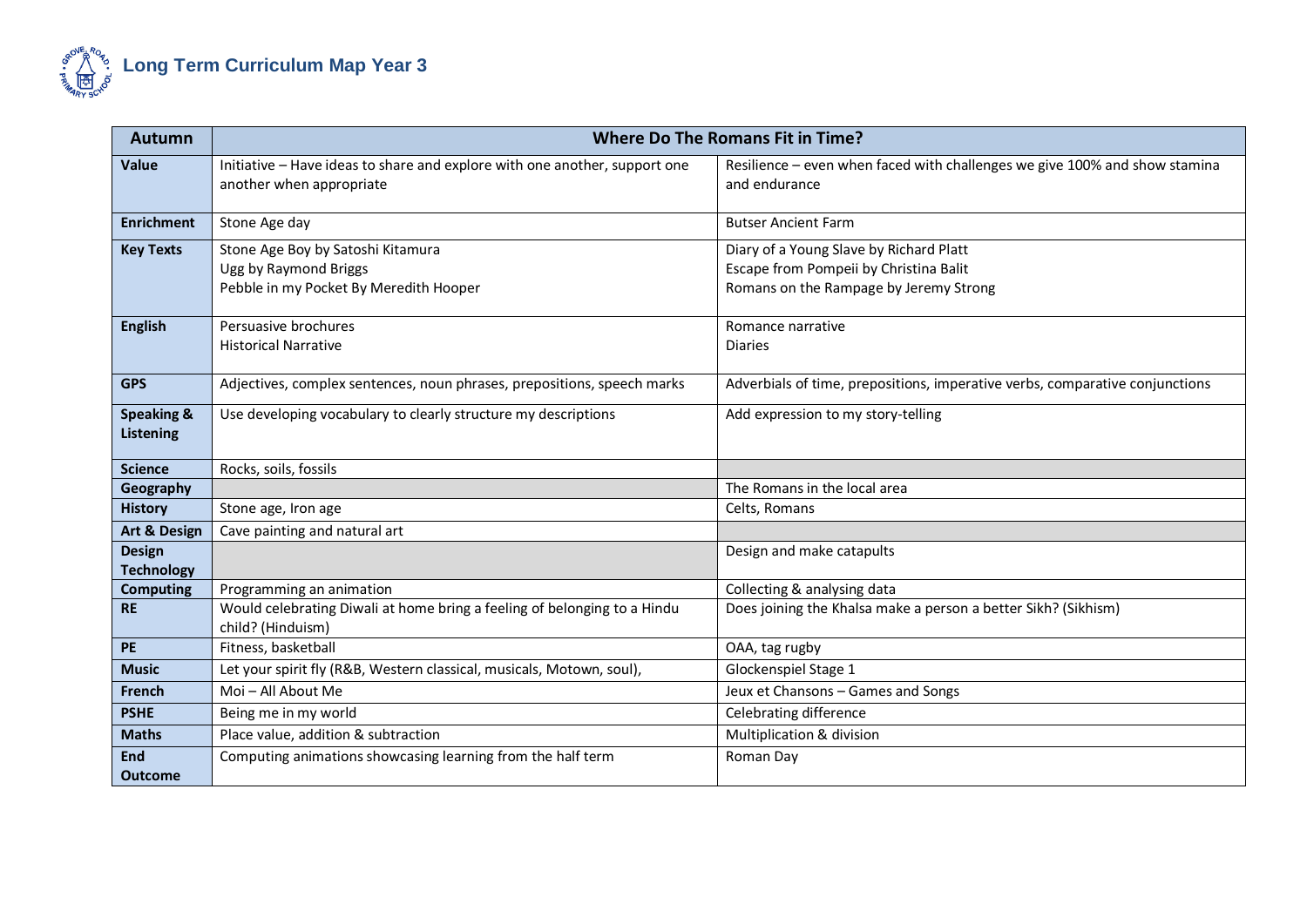

| <b>Spring</b>                      | Are Robots More Intelligent Than Us?                                                                     | <b>Why Is Water Precious?</b>                                                                                   |
|------------------------------------|----------------------------------------------------------------------------------------------------------|-----------------------------------------------------------------------------------------------------------------|
| <b>Value</b>                       | Empathy - We always show good manners and politeness                                                     | Self-confidence - we always give new initiatives a go, we never know, we might<br>enjoy it!                     |
| <b>Enrichment</b>                  | Robotics workshop at the National Army Museum                                                            | Chiswick Pier River Trip                                                                                        |
| <b>Key Texts</b>                   | The Iron Man by Ted Hughes<br>The Wild Robot by Peter Brown<br>The Robot and the Bluebird by David Lucas | The Secret of Black Rock by Joe Todd-Stanton<br>Float by David Miyares<br>Why Water's Worth It by Lori Harrison |
| <b>English</b>                     | Science-fiction narrative<br><b>Explanation texts</b>                                                    | Adventure narrative<br>Poetry                                                                                   |
| <b>GPS</b>                         | Comparative adjectives, subordinating conjunctions, exclamation marks,<br>dialogue, noun phrases         | Precise verbs, determiners, adverbs, collective nouns, tenses                                                   |
| <b>Speaking &amp;</b><br>Listening | Use developing vocabulary to clearly structure my descriptions<br>Remain on topic during a discussion    | Use developing vocabulary to clearly structure my descriptions                                                  |
| <b>Science</b>                     | Forces & magnetism                                                                                       | Water cycle<br>Plants                                                                                           |
| Geography                          |                                                                                                          | Rivers                                                                                                          |
| <b>History</b>                     | History of robots and technology                                                                         |                                                                                                                 |
| Art & Design                       |                                                                                                          | Watercolours, Monet                                                                                             |
| <b>Design</b><br><b>Technology</b> | Building 'robots' with magnetic control                                                                  |                                                                                                                 |
| <b>Computing</b>                   | Finding and correcting bugs                                                                              | Creating presentations about ourselves                                                                          |
| <b>RE</b>                          | Is it possible for everyone to be happy? (Buddhism)                                                      | What is 'good' about Good Friday? (Christianity)                                                                |
| <b>PE</b>                          | Football, gymnastics                                                                                     | Hockey, cricket                                                                                                 |
| <b>Music</b>                       | Three Little Birds (Reggae)                                                                              | The Dragon Song (World Music)                                                                                   |
| French                             | On fait la fete - Celebrations                                                                           | Portraits                                                                                                       |
| <b>PSHE</b>                        | <b>Dreams and Goals</b>                                                                                  | <b>Healthy Me</b>                                                                                               |
| <b>Maths</b>                       | Length, mass, volume                                                                                     | Money, time                                                                                                     |
| End<br>outcome                     | Create their own robot and showcase this in a science fair                                               | Create a YouTube video about rivers                                                                             |